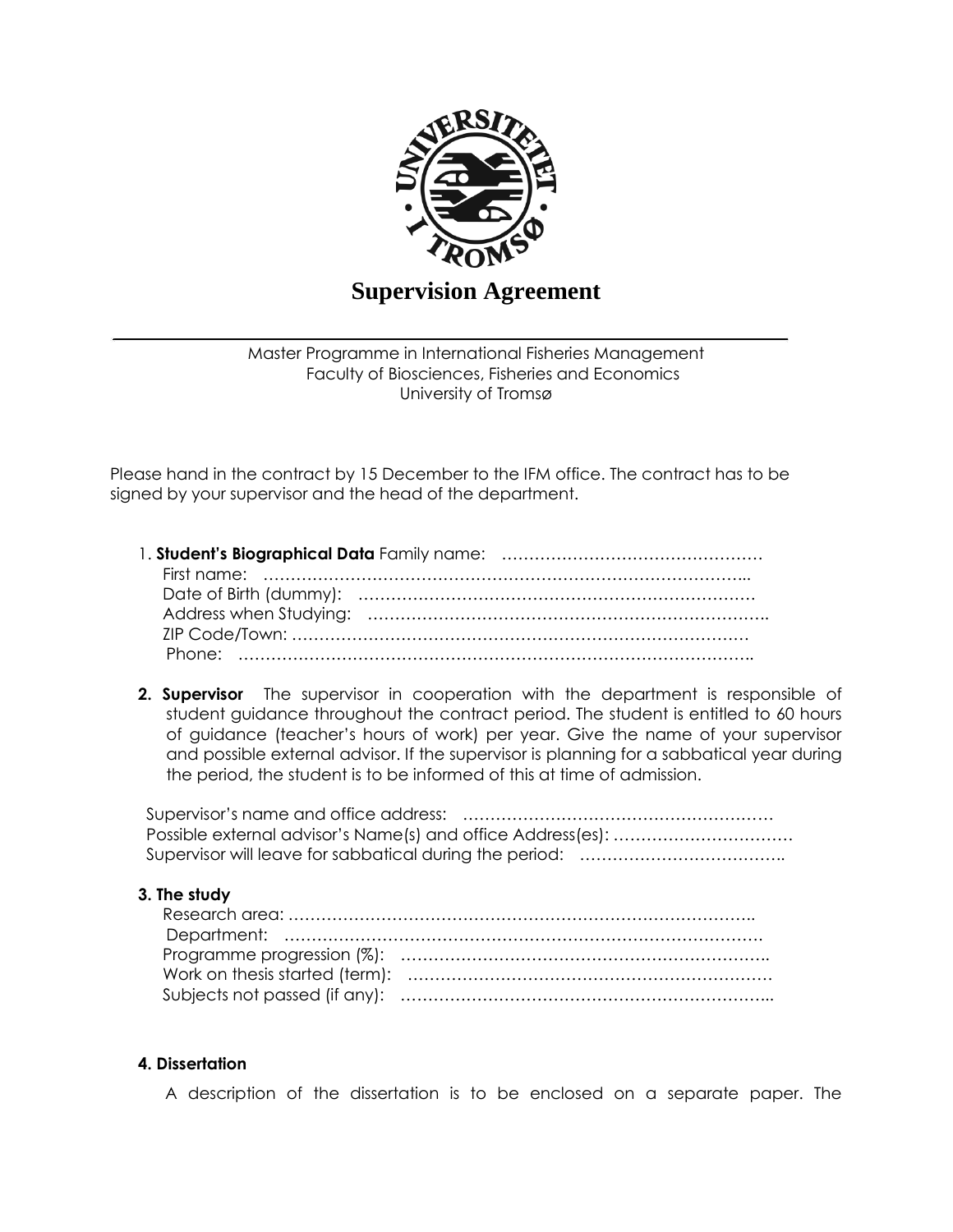description should include a statement of the problem, methods, possible co-partners of technical or scientific nature, and a work schedule.

Working title: …………………………………………………………………………..

## **5. Use of resources**

Where is the project to be held? ……………………………………………………….. Has the department approved the necessary use of resources (apparatus, equipment, fixed

assets, and the like)? ……………………………………………………………...

### **6. Final exam**

Deadline for handing in the dissertation is May 13, 2011 at 2 PM.

### **7. Signatures**

The student, advisor and possible external/second advisor agree on all the parts of the contract. It is both the advisor's and the student's responsibility to see that the plan is followed, both in terms of content and propulsion. If a breach of contract arises, the matter is to be placed before the board of studies.

| Signatures: | Date: |
|-------------|-------|
|             |       |
|             |       |
|             |       |

External advisor: ……………………………………………………………………….

According to a University Board resolution, this agreement should be worked out in collaboration between student, supervisor and a staff member of the department in question. This staff member has no contractual obligations besides participating in research seminars related to the thesis and in filling out this form.

The contract is drawn up in cooperation with the above student, supervisor(s), and head of department, who has the superior responsibility for the implementation of the major from the institute's part.